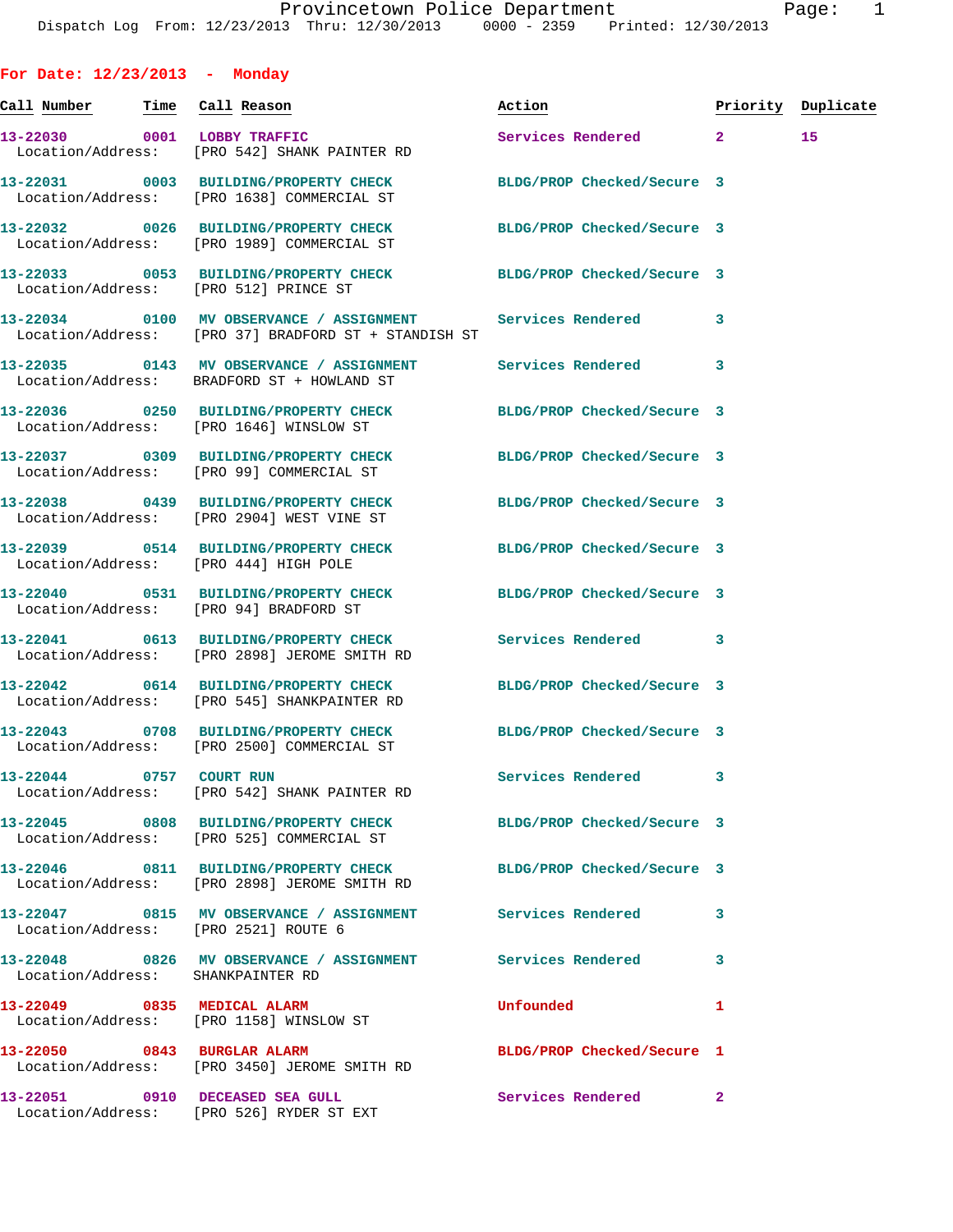|                                         | 13-22052 0917 911 MISDIAL<br>Location/Address: [PRO 440] HARRY KEMP WAY                | Unfounded                  | 1            |   |
|-----------------------------------------|----------------------------------------------------------------------------------------|----------------------------|--------------|---|
|                                         | 13-22053 1052 BUILDING/PROPERTY CHECK<br>Location/Address: [PRO 2206] COMMERCIAL ST    | BLDG/PROP Checked/Secure 3 |              |   |
|                                         | 13-22054 1109 OFFENSIVE PHONE CALL<br>Location/Address: [PRO 3040] OLD ANN PAGE WAY    | Services Rendered          | 3            |   |
|                                         | 13-22055 1222 BUILDING/PROPERTY CHECK<br>Location/Address: [PRO 391] COMMERCIAL ST     | BLDG/PROP Checked/Secure 3 |              |   |
| Location/Address: [PRO 3287] ROUTE 6    | 13-22056 1333 BUILDING/PROPERTY CHECK                                                  | BLDG/PROP Checked/Secure 3 |              |   |
| Location/Address: [PRO 1646] WINSLOW ST | 13-22057 1711 BUILDING/PROPERTY CHECK                                                  | BLDG/PROP Checked/Secure 3 |              |   |
| Location/Address: [PRO 3259] MACMILLAN  | 13-22059 1821 BUILDING/PROPERTY CHECK                                                  | BLDG/PROP Checked/Secure 3 |              |   |
| Location/Address: [PRO 433] RYDER ST    | 13-22060 2042 BUILDING/PROPERTY CHECK                                                  | BLDG/PROP Checked/Secure 3 |              |   |
|                                         | 13-22061 2055 BUILDING/PROPERTY CHECK<br>Location/Address: [PRO 175] COMMERCIAL ST     | BLDG/PROP Checked/Secure 3 |              |   |
|                                         | 13-22058 2148 BUILDING/PROPERTY CHECK<br>Location/Address: [PRO 3004] BRADFORD ST      | BLDG/PROP Checked/Secure 3 |              |   |
| Location/Address: [PRO 444] HIGH POLE   | 13-22062 2204 BUILDING/PROPERTY CHECK                                                  | BLDG/PROP Checked/Secure 3 |              |   |
|                                         | 13-22063 2320 BUILDING/PROPERTY CHECK<br>Location/Address: [PRO 3259] MACMILLAN WHARF  | BLDG/PROP Checked/Secure 3 |              |   |
|                                         | 13-22064 2327 BUILDING/PROPERTY CHECK<br>Location/Address: [PRO 2977] COMMERCIAL ST    | BLDG/PROP Checked/Secure 3 |              |   |
| Location/Address: [PRO 2543] MACMILLAN  | 13-22065 2342 BUILDING/PROPERTY CHECK                                                  | BLDG/PROP Checked/Secure 3 |              |   |
|                                         | 13-22066 2357 BUILDING/PROPERTY CHECK<br>Location/Address: [PRO 440] HARRY KEMP WAY    | BLDG/PROP Checked/Secure 3 |              |   |
| For Date: $12/24/2013$ - Tuesday        |                                                                                        |                            |              |   |
|                                         | 13-22067 0041 MV OBSERVANCE / ASSIGNMENT<br>Location/Address: [PRO 2577] BRADFORD ST   | BLDG/PROP Checked/Secure 3 |              |   |
|                                         | 13-22068 0044 BUILDING/PROPERTY CHECK<br>Location/Address: [PRO 391] COMMERCIAL ST     | BLDG/PROP Checked/Secure 3 |              |   |
| 13-22069 0046 LOBBY TRAFFIC             | Location/Address: [PRO 542] SHANK PAINTER RD                                           | Services Rendered          | $\mathbf{2}$ | 8 |
|                                         | 13-22070 0142 MV OBSERVANCE / ASSIGNMENT<br>Location/Address: BRADFORD ST + CENTRAL ST | <b>Services Rendered</b>   | 3            |   |
|                                         | 13-22071 0154 BUILDING/PROPERTY CHECK<br>Location/Address: [PRO 530] SHANKPAINTER RD   | BLDG/PROP Checked/Secure 3 |              |   |
|                                         | 13-22072 0240 BUILDING/PROPERTY CHECK<br>Location/Address: [PRO 2036] SHANKPAINTER RD  | BLDG/PROP Checked/Secure 3 |              |   |
|                                         | 13-22073 0415 BUILDING/PROPERTY CHECK<br>Location/Address: [PRO 545] SHANK PAINTER RD  | BLDG/PROP Checked/Secure 3 |              |   |
|                                         | 13-22074 0419 BUILDING/PROPERTY CHECK<br>Location/Address: [PRO 3256] COMMERCIAL ST    | BLDG/PROP Checked/Secure 3 |              |   |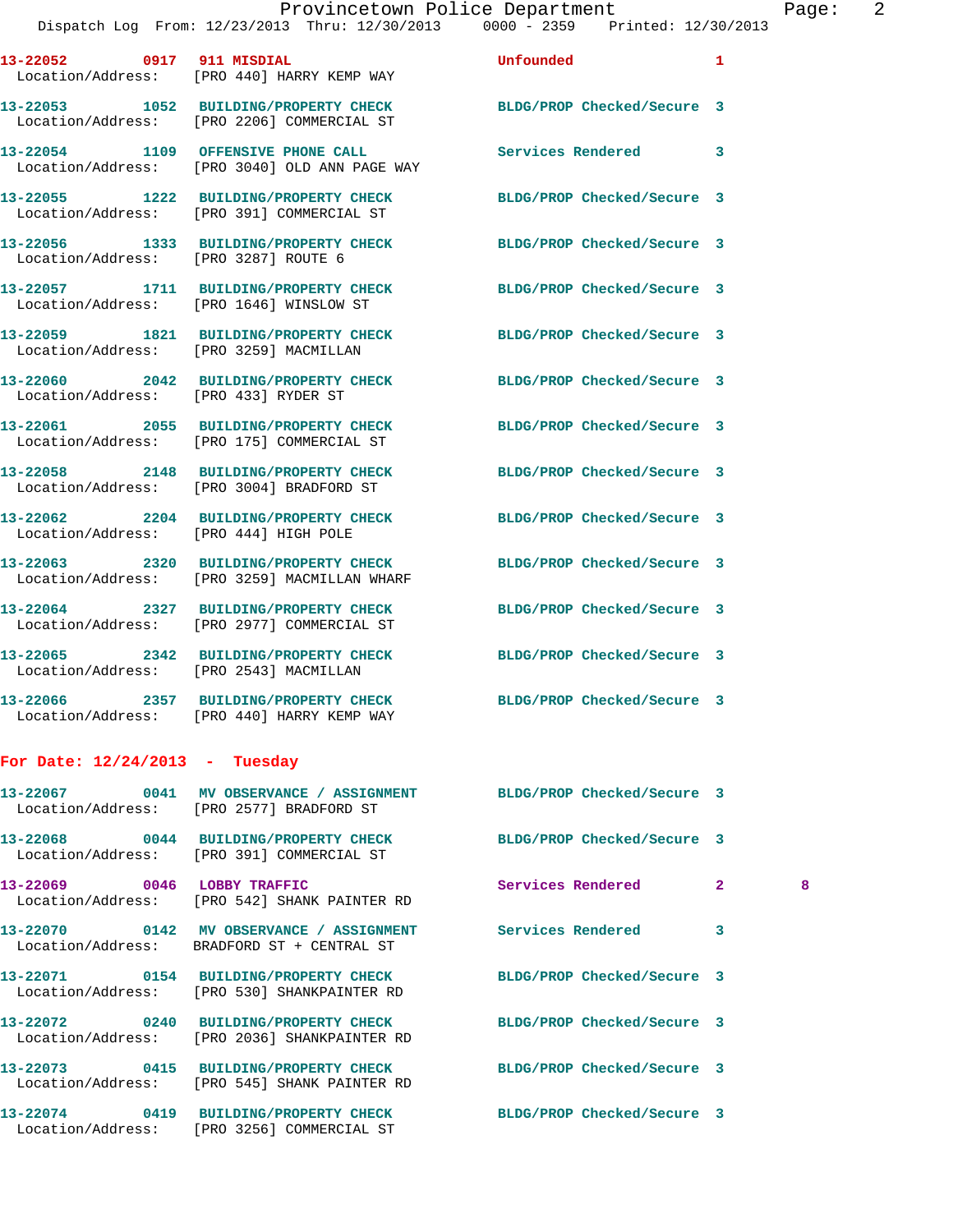| Location/Address: [PRO 444] HIGH POLE   | 13-22075 0525 BUILDING/PROPERTY CHECK                                                  | BLDG/PROP Checked/Secure 3 |                |
|-----------------------------------------|----------------------------------------------------------------------------------------|----------------------------|----------------|
|                                         | 13-22076 0533 MV OBSERVANCE / ASSIGNMENT<br>Location/Address: [PRO 2577] BRADFORD ST   | <b>Services Rendered</b>   | 3              |
| Location/Address:                       | 13-22077 0603 MV OBSERVANCE / ASSIGNMENT<br>[PRO 414] CONWELL ST                       | BLDG/PROP Checked/Secure 3 |                |
| Location/Address: [PRO 3287] ROUTE 6    | 13-22078 0605 BUILDING/PROPERTY CHECK                                                  | BLDG/PROP Checked/Secure 3 |                |
|                                         | 13-22079 0801 BUILDING/PROPERTY CHECK<br>Location/Address: [PRO 2577] BRADFORD ST      | BLDG/PROP Checked/Secure 3 |                |
|                                         | 13-22081 0832 BUILDING/PROPERTY CHECK<br>Location/Address: [PRO 391] COMMERCIAL ST     | BLDG/PROP Checked/Secure 3 |                |
|                                         | 13-22082 0919 BUILDING/PROPERTY CHECK<br>Location/Address: [PRO 2494] BRADFORD ST      | BLDG/PROP Checked/Secure 3 |                |
|                                         | 13-22083 0930 MV OBSERVANCE / ASSIGNMENT<br>Location/Address: SNAIL RD + COMMERCIAL ST | <b>Services Rendered</b>   | 3              |
| Location/Address: [TRU] ROUTE 6A        | 13-22084 0951 ASSIST AGENCY / MUTUAL AID                                               | <b>Services Rendered</b>   | 3              |
|                                         | 13-22085 1001 BUILDING/PROPERTY CHECK<br>Location/Address: [PRO 2500] COMMERCIAL ST    | BLDG/PROP Checked/Secure 3 |                |
| Location/Address:                       | 13-22086 1134 BUILDING/PROPERTY CHECK<br>[PRO 2520] PRINCE ST                          | BLDG/PROP Checked/Secure 3 |                |
| Location/Address:                       | 13-22087 1135 BUILDING/PROPERTY CHECK<br>[PRO 3259] MACMILLAN                          | BLDG/PROP Checked/Secure 3 |                |
|                                         | 13-22088 1136 MEDICAL EMERGENCY/DOT<br>Location/Address: [PRO 440] HARRY KEMP WAY      | Transported to Hospital 1  |                |
|                                         | 13-22090 1234 MV COMPLAINT<br>Location/Address: BRADFORD ST EXT + PROVINCELANDS RD     | <b>VERBAL WARNING</b>      | $\mathbf{2}$   |
| 13-22091<br>Refer To Accident: 13-82-AC | 1245 MV HIT & RUN<br>Location/Address: [PRO 542] SHANK PAINTER RD                      | Services Rendered          | $\mathbf{2}$   |
|                                         | 13-22092 1331 BUILDING/PROPERTY CHECK<br>Location/Address: [PRO 2481] TREMONT ST       | BLDG/PROP Checked/Secure 3 |                |
|                                         | Location/Address: [PRO 542] SHANK PAINTER RD                                           | Services Rendered          | 3              |
| 13-22094 1553 PARK, WALK & TALK         | Location/Address: [PRO 2759] COMMERCIAL ST                                             | Services Rendered          | $\mathbf{2}$   |
| 13-22095 1620 PARK, WALK & TALK         | Location/Address: [PRO 3222] ALDEN ST                                                  | Services Rendered          | $\overline{2}$ |
| Location/Address: [PRO 3259] MACMILLAN  | 13-22096 1623 BUILDING/PROPERTY CHECK                                                  | BLDG/PROP Checked/Secure 3 |                |
|                                         | 13-22097 1702 BUILDING/PROPERTY CHECK<br>Location/Address: [PRO 1638] COMMERCIAL ST    | BLDG/PROP Checked/Secure 3 |                |
| Location/Address: [PRO 512] PRINCE ST   | 13-22098 1757 PARK, WALK & TALK                                                        | Services Rendered 2        |                |
| 13-22099                                | 1852 BUILDING/PROPERTY CHECK                                                           | BLDG/PROP Checked/Secure 3 |                |

Location/Address: WEST VINE ST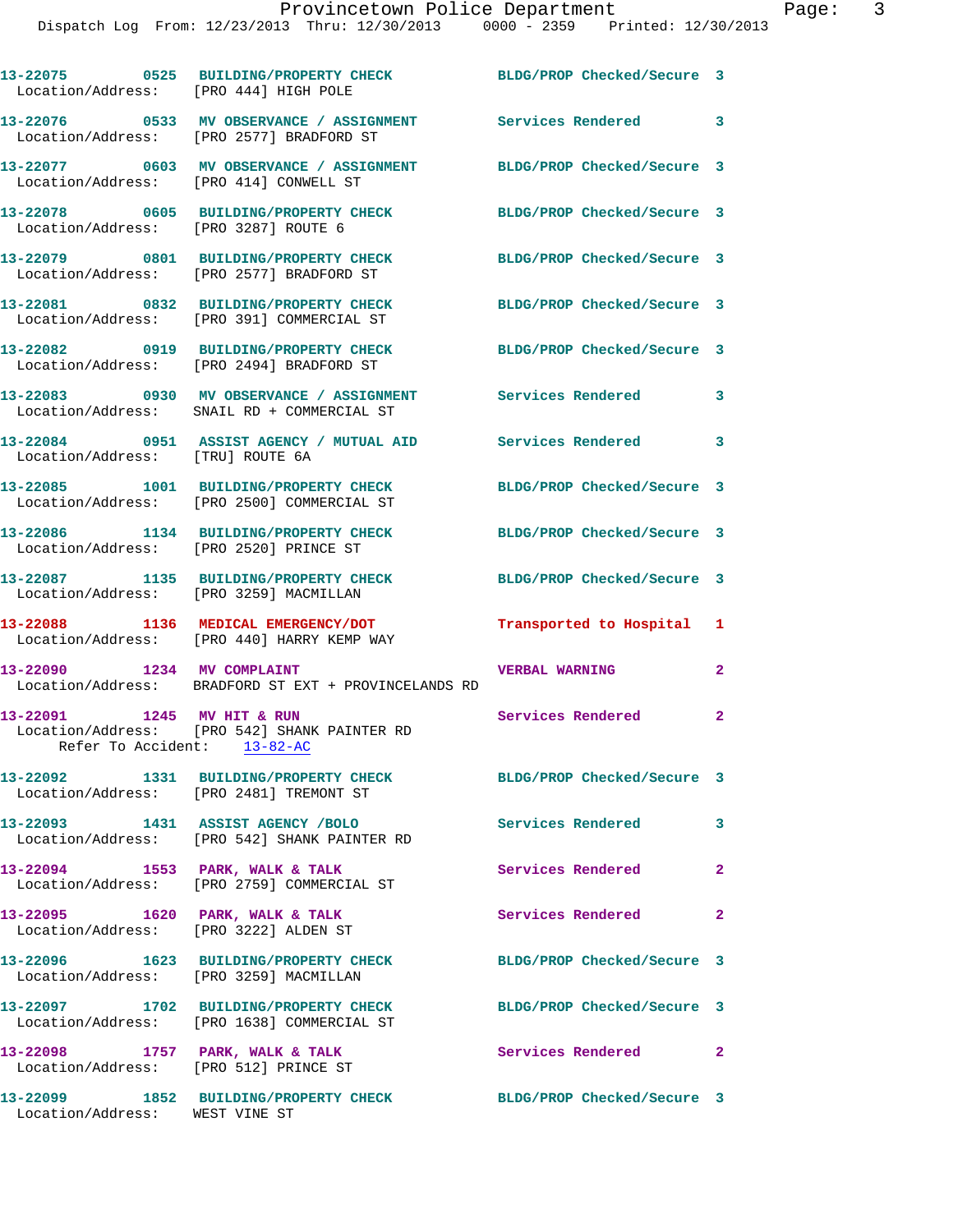|                                      | Dispatch Log From: 12/23/2013 Thru: 12/30/2013 0000 - 2359 Printed: 12/30/2013                                    | Provincetown Police Department |              | Pag |
|--------------------------------------|-------------------------------------------------------------------------------------------------------------------|--------------------------------|--------------|-----|
|                                      | 13-22100 1853 MV DISABLED<br>Location/Address: [PRO 3430] COMMERCIAL ST                                           | Services Rendered              | $\mathbf{2}$ |     |
| Location/Address: [PRO 564] BAYBERRY | 13-22101 1926 BUILDING/PROPERTY CHECK BLDG/PROP Checked/Secure 3                                                  |                                |              |     |
|                                      | 13-22102 1938 PARK, WALK & TALK<br>Location/Address: [PRO 3321] COMMERCIAL ST                                     | Services Rendered              | $\mathbf{2}$ |     |
|                                      | 13-22103 2119 BUILDING/PROPERTY CHECK BLDG/PROP Checked/Secure 3<br>Location/Address: [PRO 306] COMMERCIAL ST     |                                |              |     |
|                                      | 13-22104 2147 BUILDING/PROPERTY CHECK BLDG/PROP Checked/Secure 3<br>Location/Address: [PRO 1778] SHANKPAINTER RD  |                                |              |     |
|                                      | 13-22105 2148 BUILDING/PROPERTY CHECK<br>Location/Address: [PRO 3318] CEMETERY RD                                 | Services Rendered              | 3            |     |
|                                      | 13-22106 2149 BUILDING/PROPERTY CHECK<br>Location/Address: [PRO 3317] CEMETERY RD                                 | Services Rendered              | 3            |     |
|                                      | 13-22107 2222 BUILDING/PROPERTY CHECK BLDG/PROP Checked/Secure 3<br>Location/Address: [PRO 3030] TIN PAN ALLEY RD |                                |              |     |
|                                      | 13-22108 2301 BUILDING/PROPERTY CHECK BLDG/PROP Checked/Secure 3<br>Location/Address: [PRO 444] HIGH POLE HILL    |                                |              |     |
|                                      | 13-22109 2306 BUILDING/PROPERTY CHECK BLDG/PROP Checked/Secure 3<br>Location/Address: [PRO 2543] MACMILLAN WHARF  |                                |              |     |
|                                      | 13-22110 2322 BUILDING/PROPERTY CHECK BLDG/PROP Checked/Secure 3<br>Location/Address: [PRO 175] COMMERCIAL ST     |                                |              |     |
|                                      | 13-22111 2329 BUILDING/PROPERTY CHECK BLDG/PROP Checked/Secure 3<br>Location/Address: [PRO 182] COMMERCIAL ST     |                                |              |     |
| For Date: $12/25/2013$ - Wednesday   |                                                                                                                   |                                |              |     |
| Location/Address: [PRO 571] ALDEN ST | 13-22112 0002 BUILDING/PROPERTY CHECK BLDG/PROP Checked/Secure 3                                                  |                                |              |     |
|                                      | 13-22113 0020 BUILDING/PROPERTY CHECK<br>Location/Address: [PRO 488] MAYFLOWER AVE                                | BLDG/PROP Checked/Secure 3     |              |     |
| Location/Address: [PRO 564] BAYBERRY | 13-22114 0023 BUILDING/PROPERTY CHECK BLDG/PROP Checked/Secure 3                                                  |                                |              |     |
| 13-22115 0043 LOBBY TRAFFIC          | Location/Address: [PRO 542] SHANK PAINTER RD                                                                      | Services Rendered              | $\mathbf{2}$ | 5   |
|                                      | 13-22116 0045 BUILDING/PROPERTY CHECK<br>Location/Address: [PRO 2206] COMMERCIAL ST                               | BLDG/PROP Checked/Secure 3     |              |     |
|                                      | 13-22117 0117 BUILDING/PROPERTY CHECK BLDG/PROP Checked/Secure 3<br>Location/Address: [PRO 3030] TIN PAN ALLEY RD |                                |              |     |
|                                      | 13-22118 0551 BUILDING/PROPERTY CHECK<br>Location/Address: [PRO 516] RACE POINT RD                                | BLDG/PROP Checked/Secure 3     |              |     |
|                                      | 13-22119 0555 BUILDING/PROPERTY CHECK BLDG/PROP Checked/Secure 3<br>Location/Address: [PRO 2543] MACMILLAN        |                                |              |     |
|                                      | 13-22120 0718 NOISE COMPLAINT<br>Location/Address: [PRO 3007] HARRY KEMP WAY                                      | Services Rendered              | 3            |     |
|                                      | 13-22121 0939 BUILDING/PROPERTY CHECK BLDG/PROP Checked/Secure 3<br>Location/Address: [PRO 2483] COMMERCIAL ST    |                                |              |     |

**13-22122 1042 PARK, WALK & TALK Services Rendered 2** 

Location/Address: [PRO 537] SHANK PAINTER RD

Page: 4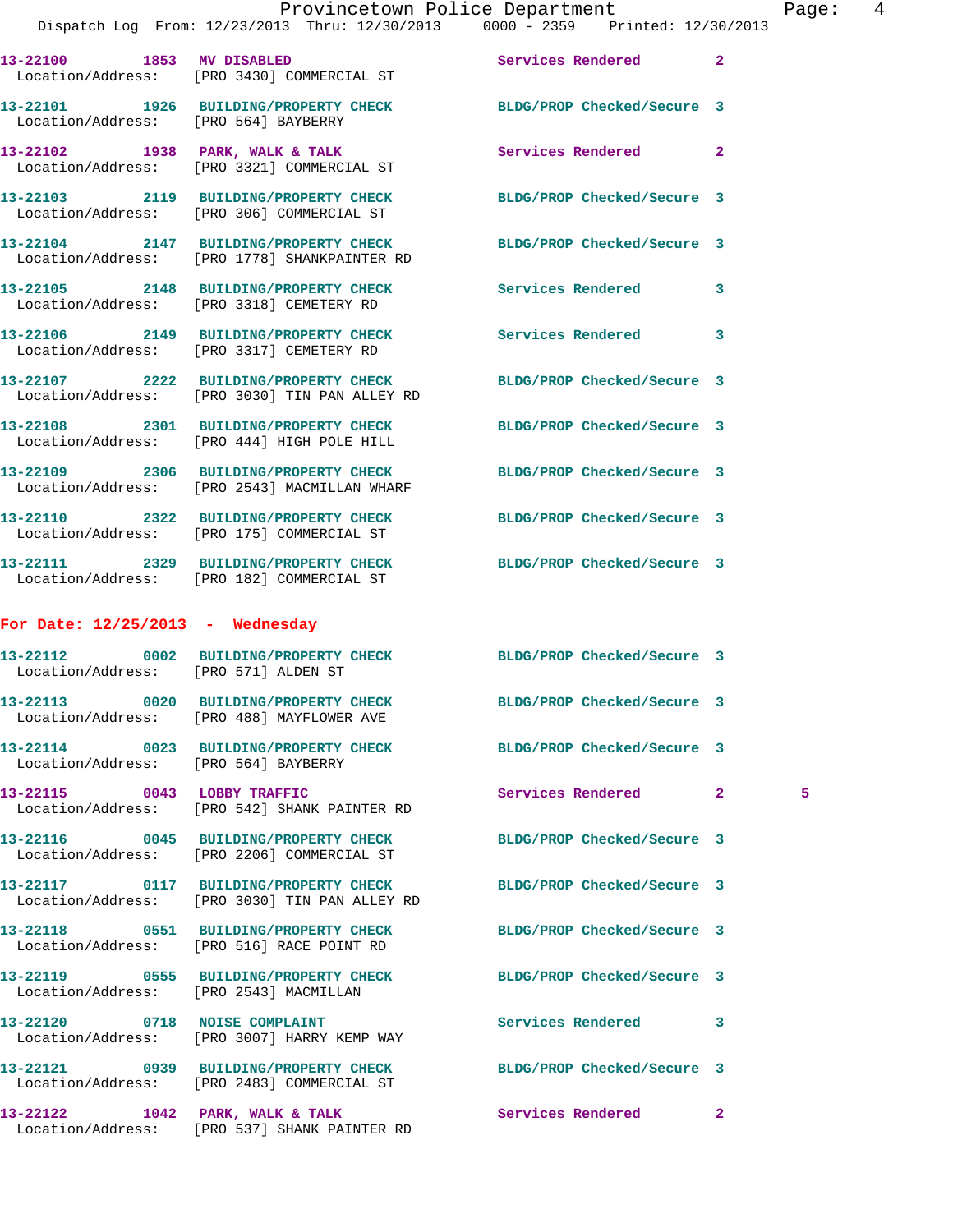|                                   | 13-22123 1245 PARK, WALK & TALK<br>Location/Address: [PRO 516] RACE POINT RD                                     | Services Rendered          | $\overline{2}$ |   |
|-----------------------------------|------------------------------------------------------------------------------------------------------------------|----------------------------|----------------|---|
|                                   | 13-22124 1630 BUILDING/PROPERTY CHECK BLDG/PROP Checked/Secure 3<br>Location/Address: [PRO 2543] MACMILLAN WHARF |                            |                |   |
|                                   | 13-22125 1640 BUILDING/PROPERTY CHECK<br>Location/Address: [PRO 58] BRADFORD ST                                  | BLDG/PROP Checked/Secure 3 |                |   |
|                                   | 13-22126 1641 BUILDING/PROPERTY CHECK BLDG/PROP Checked/Secure 3<br>Location/Address: [PRO 519] RACE POINT RD    |                            |                |   |
| Location/Address: COMMERCIAL ST   | 13-22127 1650 PARK, WALK & TALK                                                                                  | Services Rendered          | $\overline{2}$ |   |
|                                   | 13-22128 1700 BUILDING/PROPERTY CHECK BLDG/PROP Checked/Secure 3<br>Location/Address: [PRO 519] RACE POINT RD    |                            |                |   |
|                                   | 13-22129 1741 BUILDING/PROPERTY CHECK BLDG/PROP Checked/Secure 3<br>Location/Address: [PRO 595] BRADFORD ST      |                            |                |   |
|                                   | 13-22130 1749 BUILDING/PROPERTY CHECK BLDG/PROP Checked/Secure 3<br>Location/Address: [PRO 175] COMMERCIAL ST    |                            |                |   |
| Location/Address: WEST VINE ST    | 13-22131 1905 BUILDING/PROPERTY CHECK BLDG/PROP Checked/Secure 3                                                 |                            |                |   |
|                                   | 13-22132 1959 BUILDING/PROPERTY CHECK Services Rendered<br>Location/Address: [PRO 564] BAYBERRY                  |                            | 3              |   |
|                                   | 13-22133 2105 RESIDENTIAL BURGLAR ALARM Unfounded<br>Location/Address: [PRO 3791] BAYBERRY AVE                   |                            | 1              |   |
|                                   | 13-22134 2143 BUILDING/PROPERTY CHECK BLDG/PROP Checked/Secure 3<br>Location/Address: [PRO 3259] MACMILLAN       |                            |                |   |
|                                   | 13-22135 2218 BUILDING/PROPERTY CHECK<br>Location/Address: [PRO 1778] SHANKPAINTER RD                            | BLDG/PROP Checked/Secure 3 |                |   |
|                                   | 13-22136 2312 BUILDING/PROPERTY CHECK<br>Location/Address: [PRO 2483] COMMERCIAL ST                              | BLDG/PROP Checked/Secure 3 |                |   |
|                                   | 13-22137 2324 BUILDING/PROPERTY CHECK BLDG/PROP Checked/Secure 3<br>Location/Address: [PRO 2543] MACMILLAN       |                            |                |   |
| For Date: $12/26/2013$ - Thursday |                                                                                                                  |                            |                |   |
|                                   | 13-22138 0012 BUILDING/PROPERTY CHECK<br>Location/Address: [PRO 175] COMMERCIAL ST                               | BLDG/PROP Checked/Secure 3 |                |   |
|                                   | 13-22141 0013 BUILDING/PROPERTY CHECK<br>Location/Address: [PRO 182] COMMERCIAL ST                               | BLDG/PROP Checked/Secure 3 |                |   |
|                                   | 13-22139 0014 BUILDING/PROPERTY CHECK<br>Location/Address: [PRO 2490] PROVINCELANDS RD                           | Services Rendered          | 3              |   |
|                                   | 13-22140 0017 LOBBY TRAFFIC<br>Location/Address: [PRO 542] SHANK PAINTER RD                                      | Services Rendered          | $\mathbf{2}$   | 9 |
|                                   | 13-22142 0152 VERBAL/FAIL TO USE CARE<br>Location/Address: [PRO 2521] ROUTE 6                                    | <b>VERBAL WARNING</b>      | 3              |   |
|                                   | 13-22143 0244 BUILDING/PROPERTY CHECK BLDG/PROP Checked/Secure 3<br>Location/Address: [PRO 512] PRINCE ST        |                            |                |   |
|                                   | 13-22144 0324 BUILDING/PROPERTY CHECK<br>Location/Address: [PRO 3030] TIN PAN ALLEY RD                           | BLDG/PROP Checked/Secure 3 |                |   |
|                                   | 13-22145 0343 BUILDING/PROPERTY CHECK BLDG/PROP Checked/Secure 3                                                 |                            |                |   |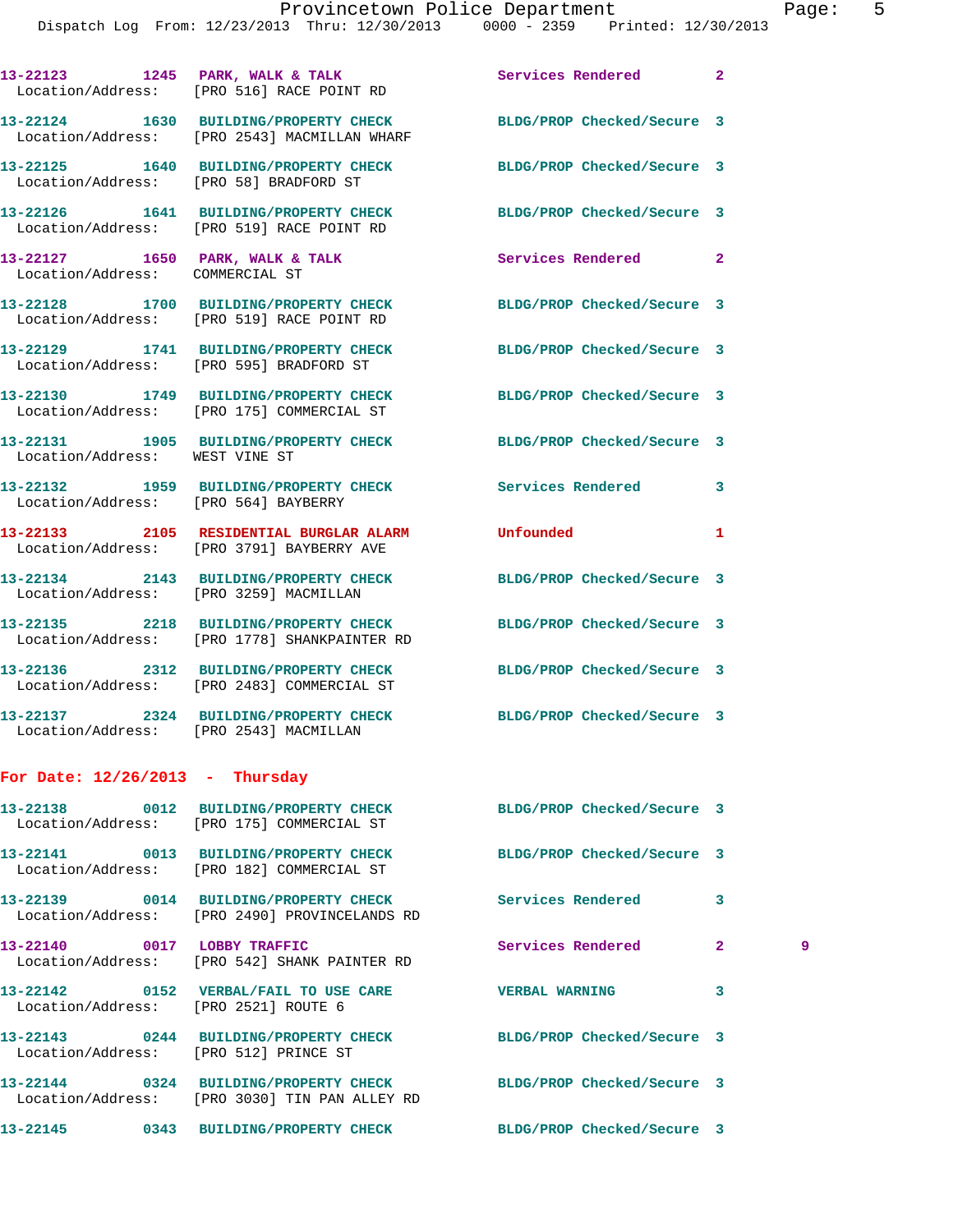|                                                        | Provincetown Police Department<br>Dispatch Log From: 12/23/2013 Thru: 12/30/2013 0000 - 2359 Printed: 12/30/2013 |                            | Page: 6      |
|--------------------------------------------------------|------------------------------------------------------------------------------------------------------------------|----------------------------|--------------|
| Location/Address: [PRO 444] HIGH POLE                  |                                                                                                                  |                            |              |
|                                                        | 13-22146 0522 BUILDING/PROPERTY CHECK BLDG/PROP Checked/Secure 3<br>Location/Address: [PRO 2898] JEROME SMITH RD |                            |              |
|                                                        | 13-22147 0619 BUILDING/PROPERTY CHECK BLDG/PROP Checked/Secure 3<br>Location/Address: [PRO 3163] WINTHROP ST     |                            |              |
|                                                        | 13-22148 0716 ASSIST CITIZEN<br>Location/Address: [PRO 542] SHANK PAINTER RD                                     | Services Rendered 3        |              |
| Location/Address: CENTER ST                            | 13-22149 0823 ALARM - GENERAL False Alarm 1                                                                      |                            |              |
|                                                        | 13-22150 0844 BUILDING/PROPERTY CHECK BLDG/PROP Checked/Secure 3<br>Location/Address: [PRO 3259] MACMILLAN       |                            |              |
|                                                        | 13-22151 0909 MV OBSERVANCE / ASSIGNMENT Services Rendered 3<br>Location/Address: HOWLAND ST + BRADFORD ST       |                            |              |
|                                                        | 13-22152 0926 ALARM TESTING<br>Location/Address: [PRO 569] WINSLOW ST                                            | Services Rendered 1        |              |
|                                                        | 13-22153 0952 ASSIST AGENCY<br>Location/Address: [PRO 306] COMMERCIAL ST                                         | Services Rendered 3        |              |
|                                                        | 13-22154 1031 BUILDING/PROPERTY CHECK BLDG/PROP Checked/Secure 3<br>Location/Address: [PRO 564] BAYBERRY         |                            |              |
|                                                        | 13-22155 1032 LARCENY<br>Location/Address: [PRO 542] SHANK PAINTER RD                                            | Investigated               | $\mathbf{2}$ |
| Location/Address: [PRO 1600] RACE RD                   | 13-22156 1038 ASSIST CITIZEN/MEDICAL Transported to Hospital 3                                                   |                            |              |
| 13-22158 1224 HAZARDS<br>Location/Address: BRADFORD ST |                                                                                                                  | Services Rendered 2        |              |
| 13-22159 1230 HAZARDS                                  | Location/Address: [PRO 2859] BRADFORD ST                                                                         | Services Rendered 2        |              |
|                                                        | 13-22160 1259 MEDICAL EMERGENCY/DOT Transported to Hospital 1<br>Location/Address: [PRO 440] HARRY KEMP WAY      |                            |              |
| 13-22162 1327 ALARM - GENERAL                          | Location/Address: [PRO 3262] GOSNOLD ST                                                                          | False Alarm                | 1            |
|                                                        | 13-22163 1333 FOLLOW UP<br>Location/Address: [PRO 817] COMMERCIAL ST                                             | Services Rendered          | $\mathbf{2}$ |
| 13-22165 1340 FOLLOW UP                                | Location/Address: [PRO 105] COMMERCIAL ST                                                                        | Services Rendered 2        |              |
|                                                        | 13-22166 1353 BUILDING/PROPERTY CHECK<br>Location/Address: [PRO 2898] JEROME SMITH RD                            | BLDG/PROP Checked/Secure 3 |              |
| Location/Address: [PRO 433] RYDER ST                   | 13-22167 1518 BUILDING/PROPERTY CHECK BLDG/PROP Checked/Secure 3                                                 |                            |              |
| Location/Address: [PRO 444] HIGH POLE                  | 13-22168 1529 BUILDING/PROPERTY CHECK BLDG/PROP Checked/Secure 3                                                 |                            |              |
| 13-22169 1615 MV STOP                                  | Location/Address: ROUTE 6 + SANDY HILL LN                                                                        | VERBAL WARNING 3           |              |
| Location/Address: [PRO 2539] RYDER ST                  | 13-22170 1641 BUILDING/PROPERTY CHECK BLDG/PROP Checked/Secure 3                                                 |                            |              |
|                                                        | 13-22171 1711 PARK, WALK & TALK 1997 Services Rendered 2<br>Location/Address: [PRO 105] COMMERCIAL ST            |                            |              |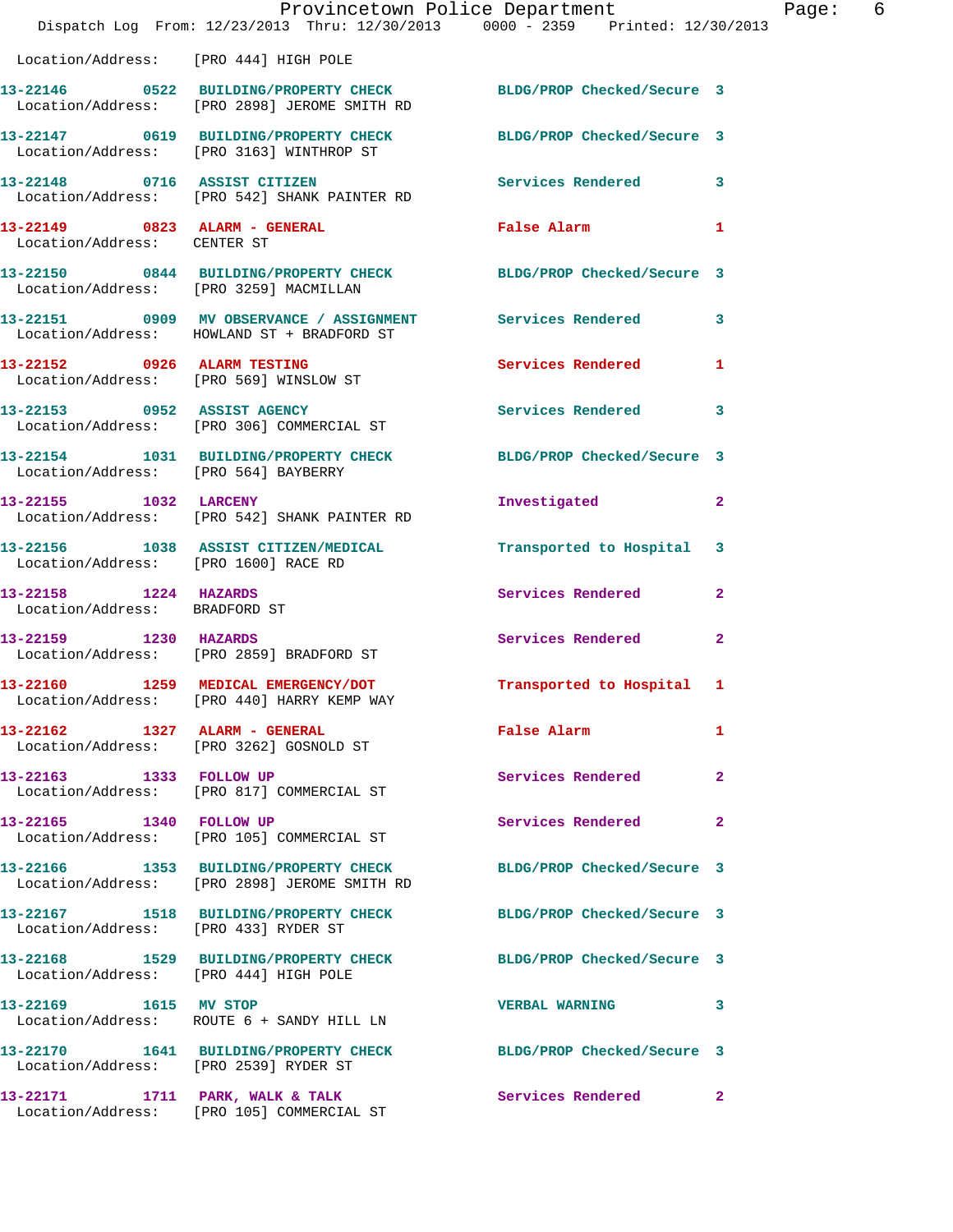|                                                                      | Provincetown Police Department<br>Dispatch Log From: 12/23/2013 Thru: 12/30/2013 0000 - 2359 Printed: 12/30/2013 |                            | Page: 7      |
|----------------------------------------------------------------------|------------------------------------------------------------------------------------------------------------------|----------------------------|--------------|
|                                                                      | 13-22172 1744 PARK, WALK & TALK Services Rendered 2<br>Location/Address: [PRO 539] SHANKPAINTER RD               |                            |              |
|                                                                      | 13-22173 1750 BUILDING/PROPERTY CHECK BLDG/PROP Checked/Secure 3<br>Location/Address: [PRO 1638] COMMERCIAL ST   |                            |              |
|                                                                      | 13-22175 1752 BUILDING/PROPERTY CHECK BLDG/PROP Checked/Secure 3<br>Location/Address: [PRO 2206] COMMERCIAL ST   |                            |              |
| Location/Address: [PRO 2479] ROUTE 6                                 | 13-22174 1756 MV OBSERVANCE / ASSIGNMENT Services Rendered 3                                                     |                            |              |
|                                                                      | 13-22176 1830 CARDIAC/TRANSPORT<br>Location/Address: [PRO 3020] STEARNS AVE                                      | Transported to Hospital 1  |              |
|                                                                      | 13-22178 1846 BUILDING/PROPERTY CHECK BLDG/PROP Checked/Secure 3<br>Location/Address: [PRO 129] COMMERCIAL ST    |                            |              |
|                                                                      | 13-22180 1941 MV OBSERVANCE / ASSIGNMENT Services Rendered<br>Location/Address: W VINE ST + BRADFORD ST EXT      |                            | $\mathbf{3}$ |
| Location/Address: [PRO 3287] ROUTE 6                                 | 13-22181 2001 BUILDING/PROPERTY CHECK BLDG/PROP Checked/Secure 3                                                 |                            |              |
|                                                                      | 13-22182 2041 BUILDING/PROPERTY CHECK<br>Location/Address: [PRO 1778] SHANKPAINTER RD                            | BLDG/PROP Checked/Secure 3 |              |
|                                                                      | 13-22184 2343 BUILDING/PROPERTY CHECK BLDG/PROP Checked/Secure 3<br>Location/Address: [PRO 1638] COMMERCIAL ST   |                            |              |
|                                                                      | 13-22185 2356 BUILDING/PROPERTY CHECK BLDG/PROP Checked/Secure 3<br>Location/Address: [PRO 2543] MACMILLAN       |                            |              |
| For Date: $12/27/2013$ - Friday                                      |                                                                                                                  |                            |              |
|                                                                      | 13-22186 0019 BUILDING/PROPERTY CHECK BLDG/PROP Checked/Secure 3<br>Location/Address: [PRO 564] BAYBERRY         |                            |              |
|                                                                      | 13-22187 0146 BUILDING/PROPERTY CHECK BLDG/PROP Checked/Secure 3<br>Location/Address: [PRO 545] SHANKPAINTER RD  |                            |              |
|                                                                      | 13-22189 0303 BUILDING/PROPERTY CHECK<br>Location/Address: [PRO 444] HIGH POLE HILL                              | BLDG/PROP Checked/Secure 3 |              |
|                                                                      | 13-22190 0509 BUILDING/PROPERTY CHECK BLDG/PROP Checked/Secure 3<br>Location/Address: [PRO 2206] COMMERCIAL ST   |                            |              |
|                                                                      | 13-22191 0525 LOBBY TRAFFIC<br>Location/Address: [PRO 542] SHANK PAINTER RD                                      | Services Rendered 2        | 10           |
|                                                                      | 13-22192 0801 BUILDING/PROPERTY CHECK BLDG/PROP Checked/Secure 3<br>Location/Address: [PRO 1778] SHANKPAINTER RD |                            |              |
| 13-22193 0813 ALARM - GENERAL<br>Location/Address: [PRO 430] DYER ST |                                                                                                                  | Services Rendered          | $\mathbf{1}$ |
| Location/Address: [PRO 2479] ROUTE 6                                 | 13-22194 0859 TRAFFIC CONTROL                                                                                    | Removed Hazard             | 3            |
|                                                                      | 13-22195 0904 VERIZON TECH IN BUILDING Services Rendered<br>Location/Address: [PRO 542] SHANK PAINTER RD         |                            | 3            |
|                                                                      | 13-22196 1005 MV OBSERVANCE / ASSIGNMENT Services Rendered<br>Location/Address: SHANK PAINTER RD + BRADFORD ST   |                            | 3            |
|                                                                      | 13-22197 1012 BUILDING/PROPERTY CHECK<br>Location/Address: [PRO 564] BAYBERRY AVE                                | BLDG/PROP Checked/Secure 3 |              |
| 13-22198 1029 MV STOP                                                |                                                                                                                  | <b>VERBAL WARNING</b>      | 3            |

Location/Address: JEROME SMITH RD + WINSLOW ST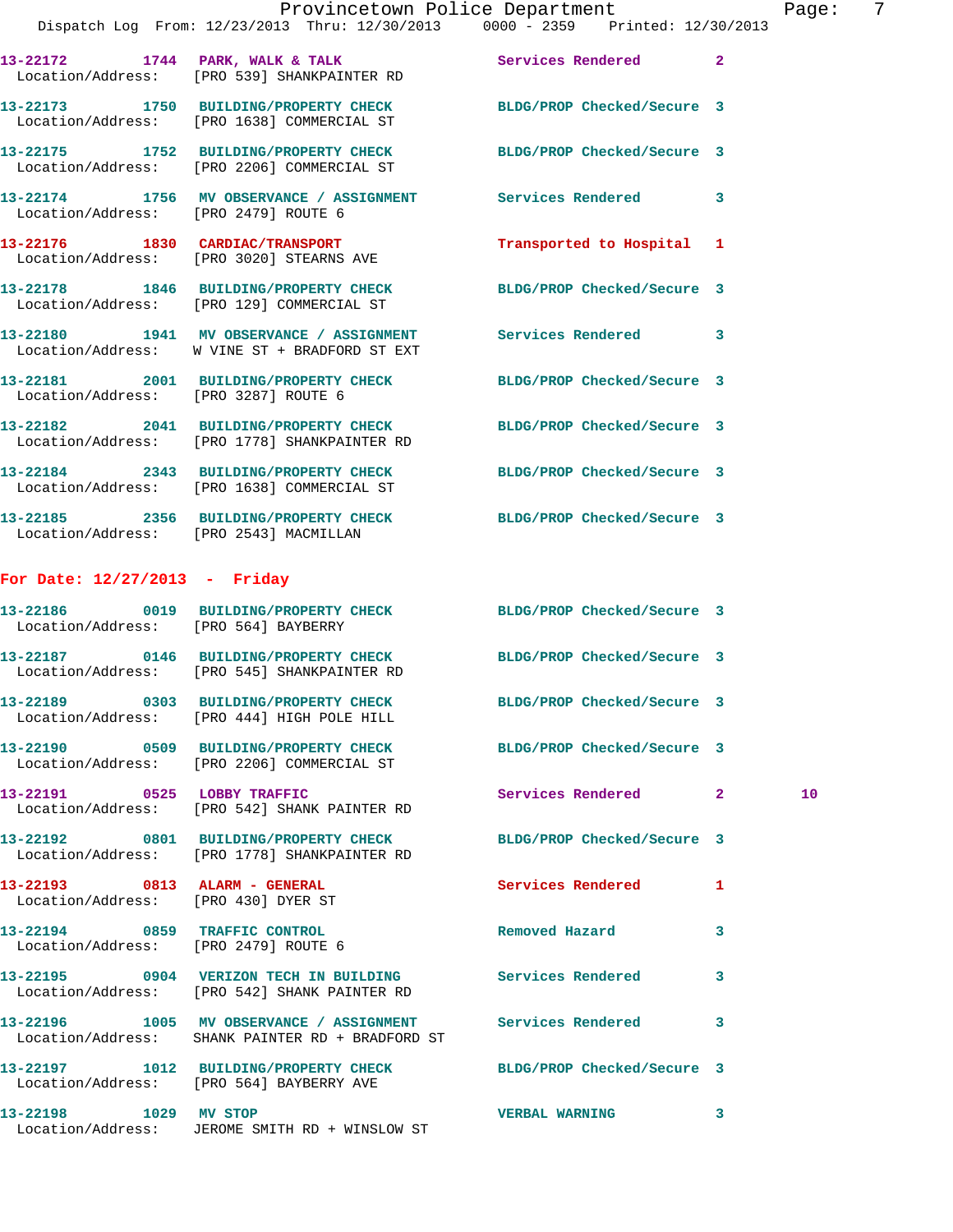Dispatch Log From: 12/23/2013 Thru: 12/30/2013 0000 - 2359 Printed: 12/30/2013

|                                                                    | 13-22200 1053 DR ORDERED TRANSPORT<br>Location/Address: [PRO 1809] COMMERCIAL ST                              | <b>Services Rendered</b> 1  |                |
|--------------------------------------------------------------------|---------------------------------------------------------------------------------------------------------------|-----------------------------|----------------|
| 13-22201 1111 FOLLOW UP<br>Refer To Accident: $13-75-AC$           | Location/Address: [PRO 542] SHANK PAINTER RD                                                                  | <b>SPOKEN TO</b>            | $\overline{a}$ |
|                                                                    | 13-22202 1122 MV VANDALISM<br>Location/Address: [PRO 245] COMMERCIAL ST                                       | <b>Services Rendered 22</b> |                |
| 13-22203 1132 MV STOP                                              | Location/Address: [PRO 447] JEROME SMITH RD                                                                   | <b>VERBAL WARNING</b>       | 3              |
| 13-22204 1215 SERVICE CALL                                         | Location/Address: [PRO 1608] WATSONS CT                                                                       | <b>Services Rendered</b>    | 3              |
| 13-22205 1238 BOLO ISSUED<br>Location/Address: [PRO 2521] ROUTE 6  |                                                                                                               | Services Rendered           | 3              |
| 13-22206 1323 LOOSE DOG                                            | Location/Address: [PRO 2977] COMMERCIAL ST                                                                    | Services Rendered           | $\mathbf{2}$   |
|                                                                    | 13-22207 1428 BUILDING/PROPERTY CHECK<br>Location/Address: [PRO 3317] CEMETERY RD                             | BLDG/PROP Checked/Secure 3  |                |
|                                                                    | 13-22208 1429 BUILDING/PROPERTY CHECK<br>Location/Address: [PRO 3318] CEMETERY RD                             | BLDG/PROP Checked/Secure 3  |                |
|                                                                    | 13-22209 1505 BUILDING/PROPERTY CHECK<br>Location/Address: [PRO 1778] SHANKPAINTER RD                         | BLDG/PROP Checked/Secure 3  |                |
|                                                                    | 13-22210 1508 PARK, WALK & TALK<br>Location/Address: [PRO 3296] SHANKPAINTER RD                               | Services Rendered           | $\overline{2}$ |
| 13-22211 1521 PARK, WALK & TALK<br>Location/Address: COMMERCIAL ST |                                                                                                               | Services Rendered           | $\overline{a}$ |
|                                                                    | 13-22212 1610 MV OBSERVANCE / ASSIGNMENT Services Rendered<br>Location/Address: BRADFORD ST + STANDISH ST     |                             | 3              |
| 13-22215 1613 MV STOP                                              | Location/Address: BRADFORD ST + PRINCE ST                                                                     | <b>VERBAL WARNING</b>       | 3              |
| 13-22213<br>Location/Address: CONWELL ST                           | 1615 MEDICAL EMERGENCY                                                                                        | Services Rendered 1         |                |
|                                                                    | 13-22214 1617 BUILDING/PROPERTY CHECK BLDG/PROP Checked/Secure 3<br>Location/Address: [PRO 129] COMMERCIAL ST |                             |                |
| 13-22216 1653 MV STOP                                              | Location/Address: PROVINCELANDS RD + BRADFORD ST EXT                                                          | <b>VERBAL WARNING</b>       | 3              |
| 13-22217 1703 MV STOP                                              | Location/Address: RACE POINT RD + NELSON AVE                                                                  | <b>VERBAL WARNING</b>       | 3              |
|                                                                    | 13-22218 1722 PARK, WALK & TALK<br>Location/Address: [PRO 221] COMMERCIAL ST                                  | Services Rendered           | $\overline{a}$ |
| 13-22219 1734 MV STOP                                              | Location/Address: [PRO 3296] SHANK PAINTER RD                                                                 | <b>VERBAL WARNING</b>       | 3              |
| 13-22220 1752 MV STOP                                              | Location/Address: [PRO 536] SHANK PAINTER RD                                                                  | <b>VERBAL WARNING</b>       | 3              |
|                                                                    | 13-22221 1820 BUILDING/PROPERTY CHECK<br>Location/Address: [PRO 306] COMMERCIAL ST                            | BLDG/PROP Checked/Secure 3  |                |
|                                                                    | 13-22222 1826 BUILDING/PROPERTY CHECK<br>Location/Address: [PRO 1646] WINSLOW ST                              | BLDG/PROP Checked/Secure 3  |                |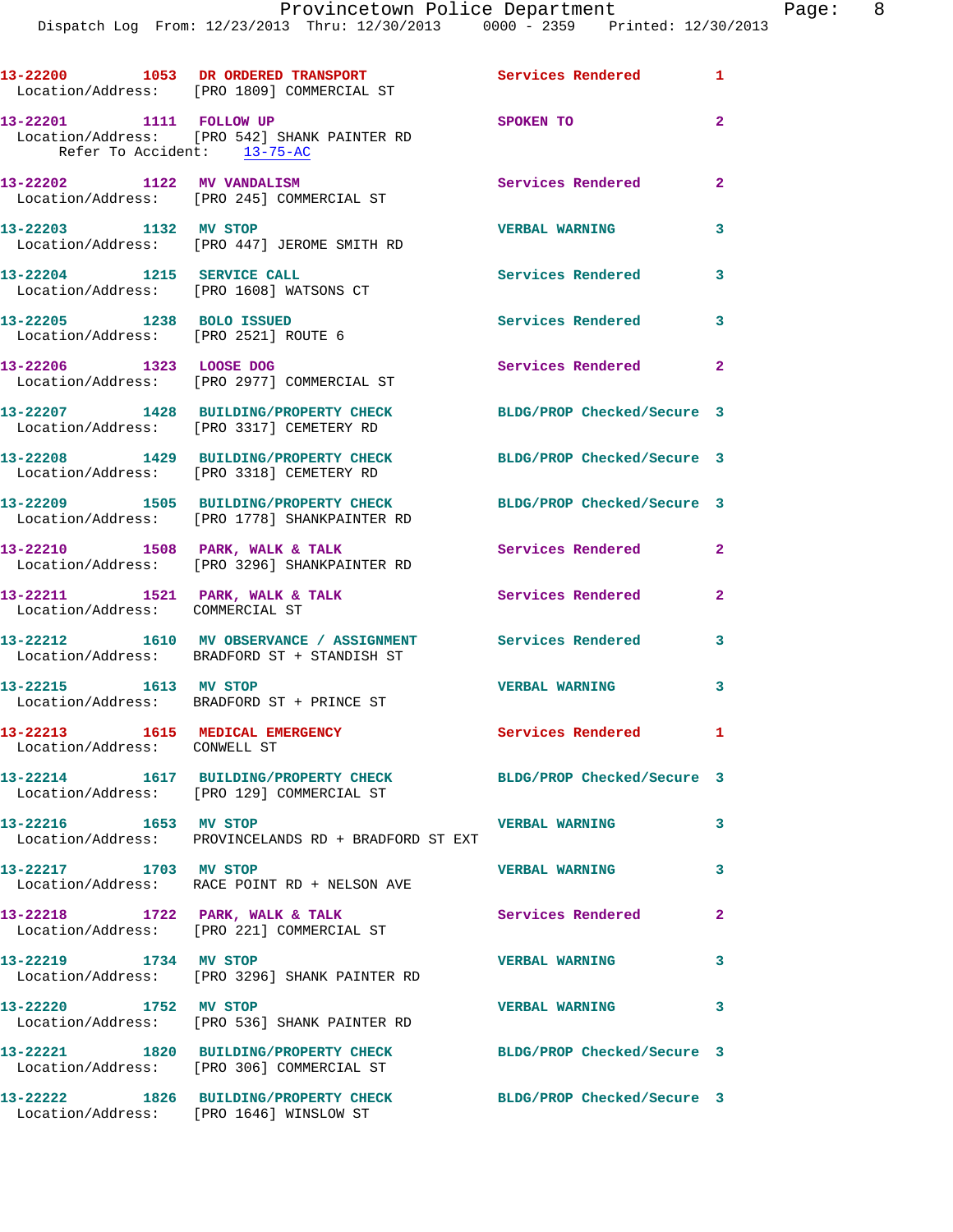| 13-22223 1833 MV STOP                 | Location/Address: [PRO 536] SHANK PAINTER RD                                                                    | <b>VERBAL WARNING</b>      | 3              |    |
|---------------------------------------|-----------------------------------------------------------------------------------------------------------------|----------------------------|----------------|----|
|                                       | 13-22224 1833 MV OBSERVANCE / ASSIGNMENT Services Rendered<br>Location/Address: BRADFORD ST EXT + WEST VINE ST  |                            | 3              |    |
| Location/Address: [PRO 2521] ROUTE 6  | 13-22225 1842 INBOUND M/V OUTBOUND LANE GONE ON ARRIVAL                                                         |                            | $\overline{a}$ |    |
|                                       | 13-22226 1917 BUILDING/PROPERTY CHECK BLDG/PROP Checked/Secure 3<br>Location/Address: [PRO 1638] COMMERCIAL ST  |                            |                |    |
|                                       | 13-22227 1918 BUILDING/PROPERTY CHECK BLDG/PROP Checked/Secure 3<br>Location/Address: [PRO 595] BRADFORD ST     |                            |                |    |
|                                       | 13-22228 1948 BUILDING/PROPERTY CHECK BLDG/PROP Checked/Secure 3<br>Location/Address: [PRO 530] SHANKPAINTER RD |                            |                |    |
| Location/Address: [PRO 3287] ROUTE 6  | 13-22229 2000 BUILDING/PROPERTY CHECK BLDG/PROP Checked/Secure 3                                                |                            |                |    |
|                                       | 13-22230 2028 BUILDING/PROPERTY CHECK BLDG/PROP Checked/Secure 3<br>Location/Address: [PRO 519] RACE POINT RD   |                            |                |    |
|                                       | 13-22231 2053 BUILDING/PROPERTY CHECK<br>Location/Address: [PRO 3004] BRADFORD ST                               | BLDG/PROP Checked/Secure 3 |                |    |
|                                       | 13-22232 2054 BUILDING/PROPERTY CHECK BLDG/PROP Checked/Secure 3<br>Location/Address: [PRO 516] RACE POINT RD   |                            |                |    |
|                                       | 13-22233 2113 BUILDING/PROPERTY CHECK<br>Location/Address: [PRO 2206] COMMERCIAL ST                             | BLDG/PROP Checked/Secure 3 |                |    |
| Location/Address: [PRO 512] PRINCE ST | 13-22234 2139 BUILDING/PROPERTY CHECK BLDG/PROP Checked/Secure 3                                                |                            |                |    |
| Location/Address: BRADFORD ST         | 13-22235 2152 MV OBSERVANCE / ASSIGNMENT No Action Required                                                     |                            | 3              |    |
| 13-22236 2214 HARASSMENT              | Location/Address: [PRO 1808] ATKINS MAYO RD                                                                     | No Action Required         | $\overline{2}$ |    |
|                                       | 13-22237 2245 BUILDING/PROPERTY CHECK BLDG/PROP Checked/Secure 3<br>Location/Address: [PRO 433] RYDER ST EXT    |                            |                |    |
| 13-22238                              | 2337 BUILDING/PROPERTY CHECK<br>Location/Address: [PRO 530] SHANK PAINTER RD                                    | BLDG/PROP Checked/Secure 3 |                |    |
| 13-22239                              | 2337 BUILDING/PROPERTY CHECK<br>Location/Address: [PRO 1886] BRADFORD ST                                        | BLDG/PROP Checked/Secure 3 |                |    |
| For Date: $12/28/2013$ - Saturday     |                                                                                                                 |                            |                |    |
| 13-22240                              | 0001 LOBBY TRAFFIC<br>Location/Address: [PRO 542] SHANK PAINTER RD                                              | Services Rendered          | $\mathbf{2}$   | 20 |
|                                       | 13-22241 0033 BUILDING/PROPERTY CHECK<br>Location/Address: [PRO 3296] SHANKPAINTER RD                           | BLDG/PROP Checked/Secure 3 |                |    |
| 13-22242                              | 0036 BUILDING/PROPERTY CHECK                                                                                    | BLDG/PROP Checked/Secure 3 |                |    |

Location/Address: [PRO 306] COMMERCIAL ST

**13-22243 0037 BUILDING/PROPERTY CHECK BLDG/PROP Checked/Secure 3**  Location/Address: [PRO 1778] SHANKPAINTER RD

Location/Address: BRADFORD ST + RYDER ST

Location/Address: [PRO 3912] SHANKPAINTER RD

**13-22245 0044 BUILDING/PROPERTY CHECK BLDG/PROP Checked/Secure 3** 

**13-22244 0044 MV OBSERVANCE / ASSIGNMENT Services Rendered 3**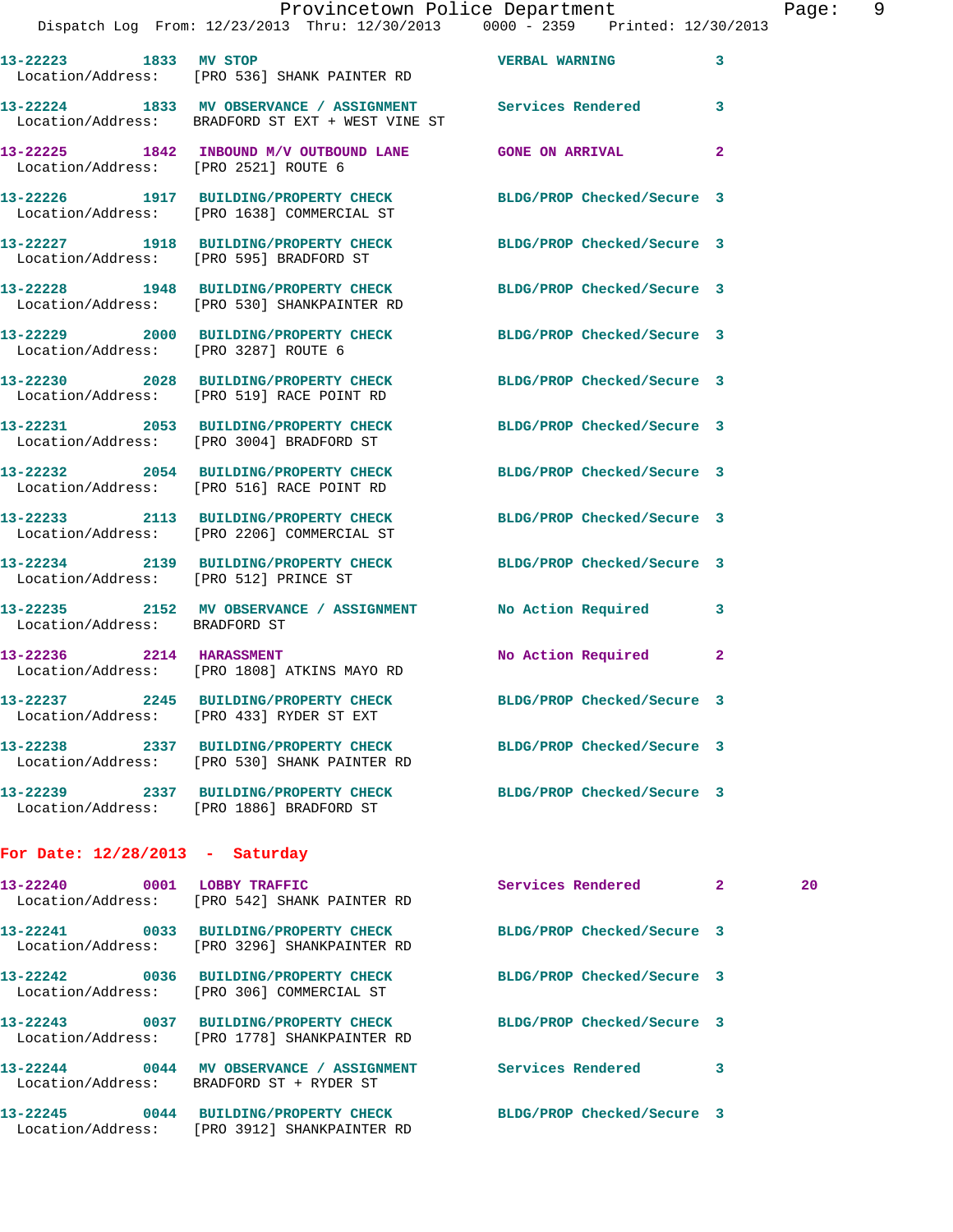| Location/Address: [PRO 413] CONWELL ST                                                      | 13-22246 0114 BUILDING/PROPERTY CHECK BLDG/PROP Checked/Secure 3                                         |                            |                            |
|---------------------------------------------------------------------------------------------|----------------------------------------------------------------------------------------------------------|----------------------------|----------------------------|
|                                                                                             | 13-22247 0116 MV OBSERVANCE / ASSIGNMENT No Action Required<br>Location/Address: [PRO 595] BRADFORD ST   |                            | $\mathbf{3}$               |
| 13-22248 0125 MV STOP<br>Location/Address: CONWELL ST + ROUTE 6                             |                                                                                                          | <b>VERBAL WARNING</b>      | 3                          |
| 13-22249 0138 MV STOP<br>Location/Address: SNAIL RD + ROUTE 6<br>Refer To Arrest: 13-281-AR |                                                                                                          | Arrest(s) Made             | $\mathbf{3}$               |
|                                                                                             | 13-22250 0204 DISTURBANCE<br>Location/Address: STANDISH ST + BRADFORD ST                                 | <b>GONE ON ARRIVAL</b>     | 1                          |
|                                                                                             | 13-22253 0248 NOISE COMPLAINT<br>Location/Address: [PRO 606] CONWELL ST                                  | SPOKEN TO                  | $\mathbf{3}$               |
|                                                                                             | 13-22252 0324 MEDICAL EMERGENCY<br>Location/Address: [PRO 542] SHANK PAINTER RD                          | Transported to Hospital 1  |                            |
| Location/Address: WEST VINE ST                                                              | 13-22255 0405 BUILDING/PROPERTY CHECK BLDG/PROP Checked/Secure 3                                         |                            |                            |
| Location/Address: [PRO 564] BAYBERRY                                                        | 13-22256 0441 BUILDING/PROPERTY CHECK Services Rendered 3                                                |                            |                            |
|                                                                                             | 13-22257 0617 BUILDING/PROPERTY CHECK<br>Location/Address: [PRO 2206] COMMERCIAL ST                      | <b>Services Rendered</b>   | $\mathbf{3}$               |
| 13-22258 0650 FOLLOW UP                                                                     | Location/Address: [PRO 542] SHANK PAINTER RD                                                             | SPOKEN TO                  | $\overline{\phantom{0}}$ 2 |
| Location/Address: [PRO 3287] ROUTE 6                                                        | 13-22259 0725 BUILDING/PROPERTY CHECK                                                                    | BLDG/PROP Checked/Secure 3 |                            |
| Location/Address: [PRO 3440] ROUTE 6                                                        | 13-22260 0731 MV OBSERVANCE / ASSIGNMENT Services Rendered 3                                             |                            |                            |
|                                                                                             | 13-22261 0801 BUILDING/PROPERTY CHECK<br>Location/Address: [PRO 391] COMMERCIAL ST                       | BLDG/PROP Checked/Secure 3 |                            |
| Location/Address: [PRO 571] ALDEN ST                                                        | 13-22262 0819 BUILDING/PROPERTY CHECK BLDG/PROP Checked/Secure 3                                         |                            |                            |
| Location/Address: SHANK PAINTER RD                                                          | 13-22263 0820 MV OBSERVANCE / ASSIGNMENT No Action Required 3                                            |                            |                            |
| 13-22264 0854 GASTROINTESTAL                                                                | Location/Address: [PRO 726] BRADFORD ST                                                                  | Transported to Hospital 1  |                            |
|                                                                                             | 13-22266 0915 ASSIST CITIZEN<br>Location/Address: [PRO 3173] FRANKLIN ST                                 | Transported to Hospital 3  |                            |
| Location/Address: [PRO 444] HIGH POLE                                                       | 13-22268 1159 BUILDING/PROPERTY CHECK                                                                    | BLDG/PROP Checked/Secure 3 |                            |
|                                                                                             | 13-22270 1215 FOUND KEY PURPLE FOB<br>Location/Address: [PRO 542] SHANK PAINTER RD                       | <b>Services Rendered</b>   | 3                          |
|                                                                                             | 13-22269 1216 PARKING COMPLAINT / GENERAL Services Rendered 3<br>Location/Address: DYER ST + BRADFORD ST |                            |                            |
|                                                                                             | 13-22271 1318 B & E BURGLARY<br>Location/Address: [PRO 1711] BRADFORD ST                                 | Services Rendered 2        |                            |
| 13-22272 1352 D.O.T.                                                                        | Location/Address: [PRO 3222] ALDEN ST                                                                    | Transported to Hospital 1  |                            |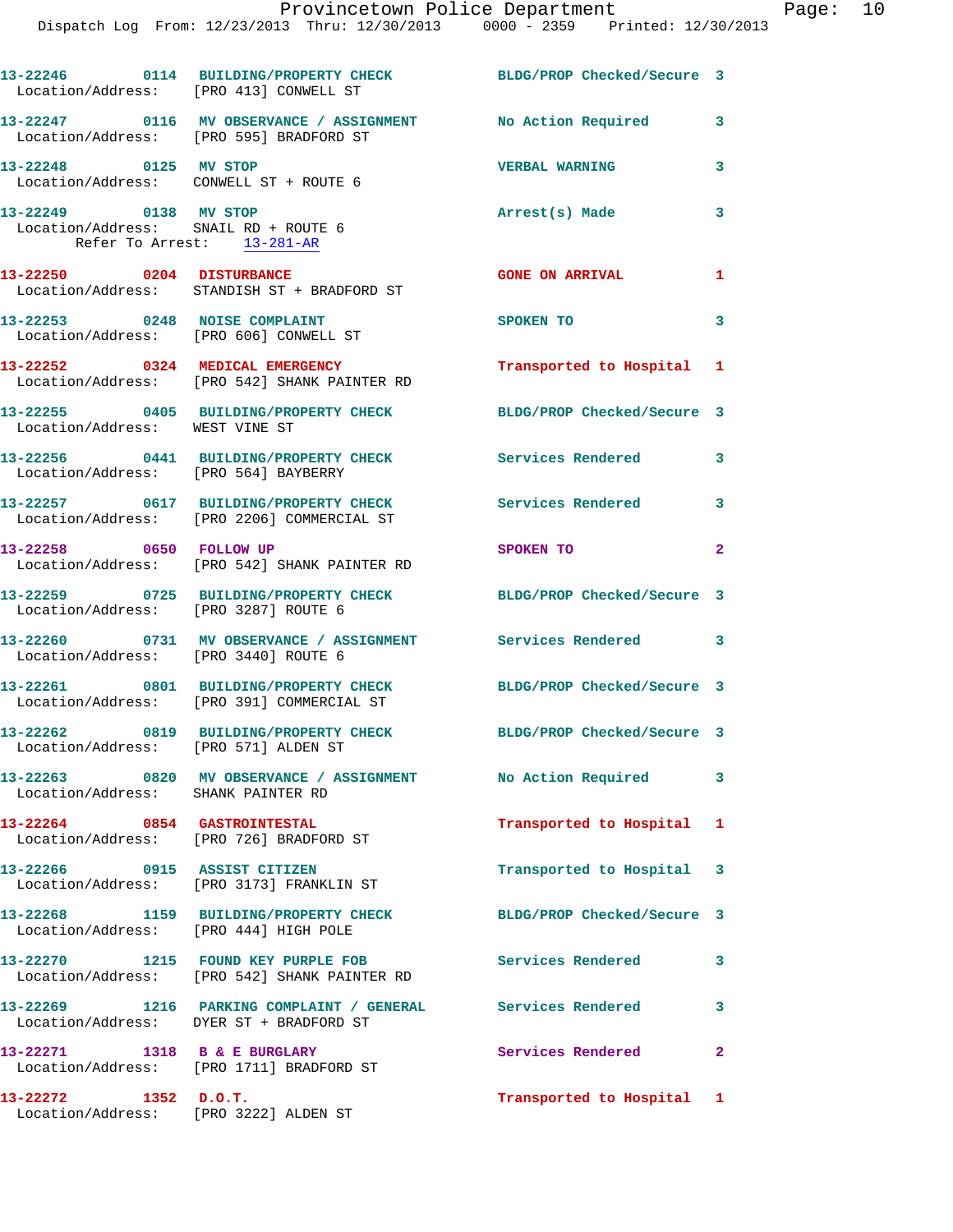|                                                                   | Provincetown Police Department<br>Dispatch Log From: 12/23/2013 Thru: 12/30/2013 0000 - 2359 Printed: 12/30/2013 |                            |   |
|-------------------------------------------------------------------|------------------------------------------------------------------------------------------------------------------|----------------------------|---|
|                                                                   | 13-22274 1445 ASSIST CITIZEN<br>Location/Address: [PRO 542] SHANK PAINTER RD                                     | <b>Services Rendered</b>   | 3 |
| Location/Address: BRADFORD ST                                     | 13-22276 1515 MV OBSERVANCE / ASSIGNMENT Citation/Warning Issued                                                 |                            | 3 |
|                                                                   | 13-22277 1522 MV STOP/VERBAL 89/9<br>Location/Address: BRADFORD ST + WINSLOW ST                                  | <b>VERBAL WARNING</b>      | 3 |
|                                                                   | 13-22278 1545 MV STOP/VERBAL 89/9<br>Location/Address: [PRO 105] COMMERCIAL ST                                   | <b>VERBAL WARNING</b>      | 3 |
|                                                                   | 13-22279 1603 BUILDING/PROPERTY CHECK<br>Location/Address: [PRO 1886] BRADFORD ST                                | BLDG/PROP Checked/Secure 3 |   |
|                                                                   | 13-22280 1650 ALARM - GENERAL<br>Location/Address: [PRO 1780] JOHNSON ST                                         | Services Rendered          | 1 |
|                                                                   | 13-22281 1700 PARK, WALK & TALK<br>Location/Address: STANDISH AVE + COMMERCIAL ST                                | No Action Required         | 2 |
|                                                                   | 13-22282 1720 PARKING COMPLAINT / GENERAL<br>Location/Address: CARVER ST + COMMERCIAL ST                         | No Action Required         | 3 |
|                                                                   | 13-22283 1741 BUILDING/PROPERTY CHECK<br>Location/Address: [PRO 2490] PROVINCELANDS RD                           | BLDG/PROP Checked/Secure 3 |   |
|                                                                   | 13-22284 1819 MEDICAL EMERGENCY<br>Location/Address: [PRO 1673] PLEASANT ST                                      | Transported to Hospital    | 1 |
|                                                                   | 13-22285 1822 BUILDING/PROPERTY CHECK<br>Location/Address: [PRO 2206] COMMERCIAL ST                              | BLDG/PROP Checked/Secure 3 |   |
|                                                                   | 13-22287 1852 WATER MAIN LEAK<br>Location/Address: [PRO 2632] CAPTAIN BERTIE RD                                  | Services Rendered          | 3 |
|                                                                   | 13-22288 1908 BUILDING/PROPERTY CHECK<br>Location/Address: [PRO 105] COMMERCIAL ST                               | BLDG/PROP Checked/Secure 3 |   |
|                                                                   | 13-22289 1939 911 TECH VISIT<br>Location/Address: [PRO 542] SHANK PAINTER RD                                     | <b>Services Rendered</b>   | 1 |
| 13-22290 2033 PARK, WALK & TALK<br>Location/Address: STANDISH AVE |                                                                                                                  | No Action Required         |   |
|                                                                   | 13-22291 2102 BUILDING/PROPERTY CHECK<br>Location/Address: [PRO 519] RACE POINT RD                               | BLDG/PROP Checked/Secure 3 |   |
|                                                                   | 13-22292 2103 BUILDING/PROPERTY CHECK<br>Location/Address: [PRO 530] SHANK PAINTER RD                            | BLDG/PROP Checked/Secure 3 |   |
|                                                                   | 13-22293 2120 MEDICAL EMERGENCY<br>Location/Address: [PRO 542] SHANK PAINTER RD                                  | Services Rendered          | 1 |
|                                                                   | 13-22295 2150 BUILDING/PROPERTY CHECK<br>Location/Address: [PRO 175] COMMERCIAL ST                               | BLDG/PROP Checked/Secure 3 |   |
|                                                                   | 13-22294 2213 BUILDING/PROPERTY CHECK<br>Location/Address: [PRO 2543] MACMILLAN WHARF                            | BLDG/PROP Checked/Secure 3 |   |
|                                                                   | 13-22296 2314 BUILDING/PROPERTY CHECK<br>Location/Address: [PRO 545] SHANK PAINTER RD                            | BLDG/PROP Checked/Secure 3 |   |
|                                                                   | 13-22297 2318 BUILDING/PROPERTY CHECK<br>Location/Address: [PRO 1638] COMMERCIAL ST                              | BLDG/PROP Checked/Secure 3 |   |
|                                                                   | 13-22298 2355 BUILDING/PROPERTY CHECK<br>Location/Address: [PRO 338] SHANKPAINTER RD                             | Services Rendered          | 3 |

Page: 11

**For Date: 12/29/2013 - Sunday**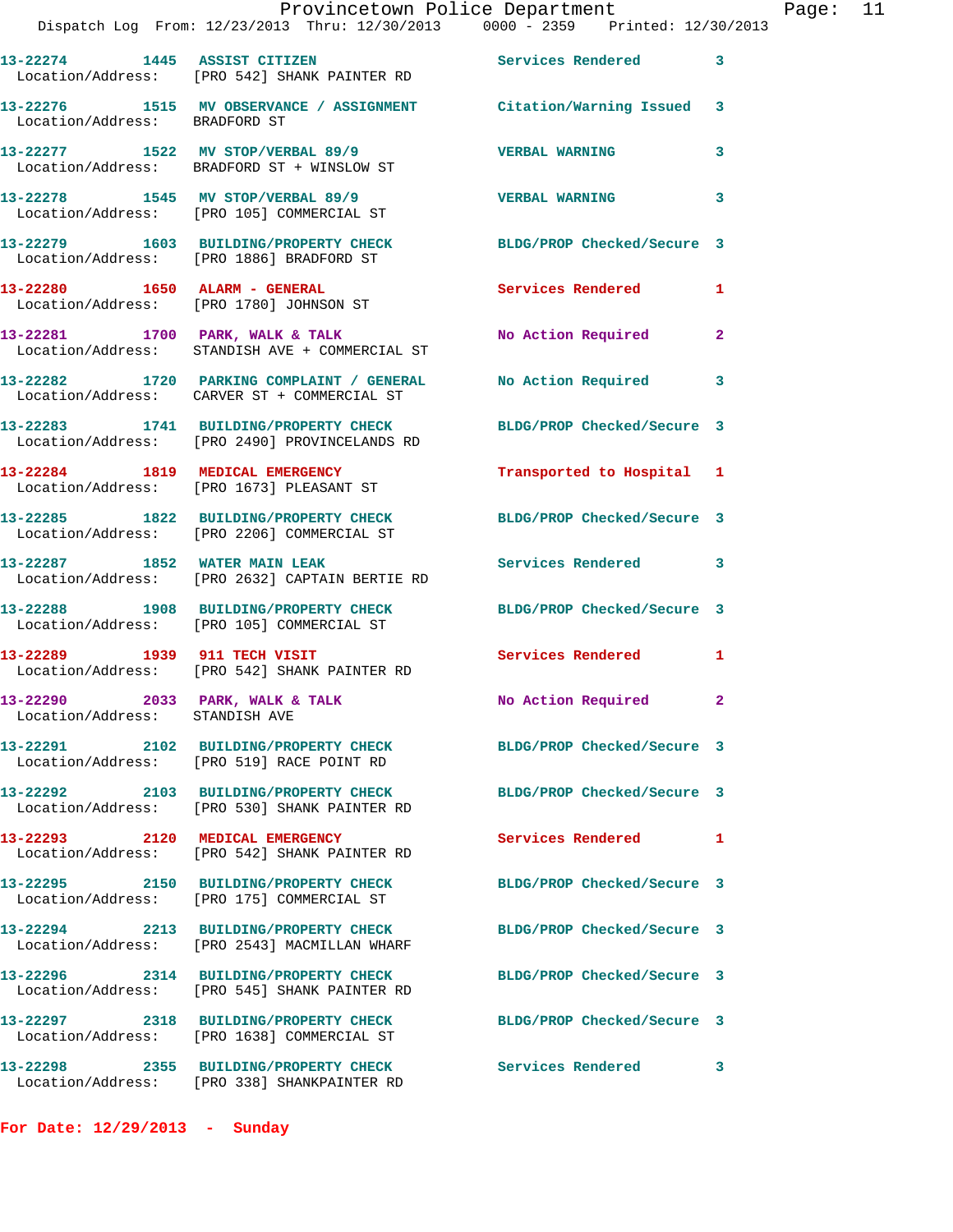|                                        | 13-22299 0015 BUILDING/PROPERTY CHECK<br>Location/Address: [PRO 175] COMMERCIAL ST                            | BLDG/PROP Checked/Secure 3 |                            |
|----------------------------------------|---------------------------------------------------------------------------------------------------------------|----------------------------|----------------------------|
|                                        | 13-22300 0028 MV OBSERVANCE / ASSIGNMENT<br>Location/Address: [PRO 94] BRADFORD ST                            | Services Rendered 3        |                            |
|                                        | 13-22301 0030 BUILDING/PROPERTY CHECK<br>Location/Address: [PRO 1989] COMMERCIAL ST                           | BLDG/PROP Checked/Secure 3 |                            |
|                                        | 13-22303 0058 BUILDING/PROPERTY CHECK<br>Location/Address: [PRO 440] HARRY KEMP WAY                           | BLDG/PROP Checked/Secure 3 |                            |
|                                        | 13-22304 0125 BUILDING/PROPERTY CHECK<br>Location/Address: [PRO 488] MAYFLOWER ST                             | BLDG/PROP Checked/Secure 3 |                            |
| 13-22305 0133 MV STOP                  | Location/Address: [PRO 94] BRADFORD ST                                                                        | <b>VERBAL WARNING</b>      | 3                          |
|                                        | 13-22306 0137 MV OBSERVANCE / ASSIGNMENT<br>Location/Address: HIGH POLE HL + BRADFORD ST                      | <b>Services Rendered</b>   | 3                          |
|                                        | 13-22307 0150 BUILDING/PROPERTY CHECK<br>Location/Address: [PRO 306] COMMERCIAL ST                            | BLDG/PROP Checked/Secure 3 |                            |
|                                        | 13-22308 0213 BUILDING/PROPERTY CHECK<br>Location/Address: [PRO 3296] SHANKPAINTER RD                         | BLDG/PROP Checked/Secure 3 |                            |
|                                        | 13-22309 0256 BUILDING/PROPERTY CHECK<br>Location/Address: [PRO 391] COMMERCIAL ST                            | BLDG/PROP Checked/Secure 3 |                            |
| Location/Address: [PRO 564] BAYBERRY   | 13-22310 0440 BUILDING/PROPERTY CHECK                                                                         | Services Rendered          | 3                          |
| Location/Address: [PRO 3287] ROUTE 6   | 13-22311 0448 BUILDING/PROPERTY CHECK                                                                         | BLDG/PROP Checked/Secure 3 |                            |
|                                        | 13-22312 0534 BUILDING/PROPERTY CHECK<br>Location/Address: [PRO 2206] COMMERCIAL ST                           | Services Rendered 3        |                            |
|                                        | 13-22313 0614 BUILDING/PROPERTY CHECK<br>Location/Address: [PRO 519] RACE POINT RD                            | BLDG/PROP Checked/Secure 3 |                            |
|                                        | 13-22314 0614 BUILDING/PROPERTY CHECK<br>Location/Address: [PRO 3030] TIN PAN ALLEY RD                        | BLDG/PROP Checked/Secure 3 |                            |
|                                        | 13-22315 0718 BUILDING/PROPERTY CHECK<br>Location/Address: [PRO 564] BAYBERRY AVE                             | BLDG/PROP Checked/Secure 3 |                            |
|                                        | 13-22317 0807 BUILDING/PROPERTY CHECK<br>Location/Address: [PRO 2500] COMMERCIAL ST                           | BLDG/PROP Checked/Secure 3 |                            |
|                                        | 13-22316 0809 MV OBSERVANCE / ASSIGNMENT<br>Location/Address: BRADFORD ST + HANCOCK ST                        | No Action Required         | $\overline{\phantom{a}}$ 3 |
| Location/Address: SHANK PAINTER RD     | 13-22318 0820 MV OBSERVANCE / ASSIGNMENT                                                                      | No Action Required         | $\mathbf{3}$               |
|                                        | 13-22319 0846 BUILDING/PROPERTY CHECK<br>Location/Address: [PRO 2898] JEROME SMITH RD                         | BLDG/PROP Checked/Secure 3 |                            |
| Location/Address: [PRO 446] HOWLAND ST | 13-22320 0854 BUILDING/PROPERTY CHECK                                                                         | BLDG/PROP Checked/Secure 3 |                            |
|                                        | 13-22321 0901 BUILDING/PROPERTY CHECK BLDG/PROP Checked/Secure 3<br>Location/Address: [PRO 391] COMMERCIAL ST |                            |                            |
| Location/Address: [PRO 3440] ROUTE 6   | 13-22322 0908 MV OBSERVANCE / ASSIGNMENT Services Rendered                                                    |                            | $\overline{\phantom{a}}$ 3 |
|                                        | 13-22323 0936 BUILDING/PROPERTY CHECK BLDG/PROP Checked/Secure 3                                              |                            |                            |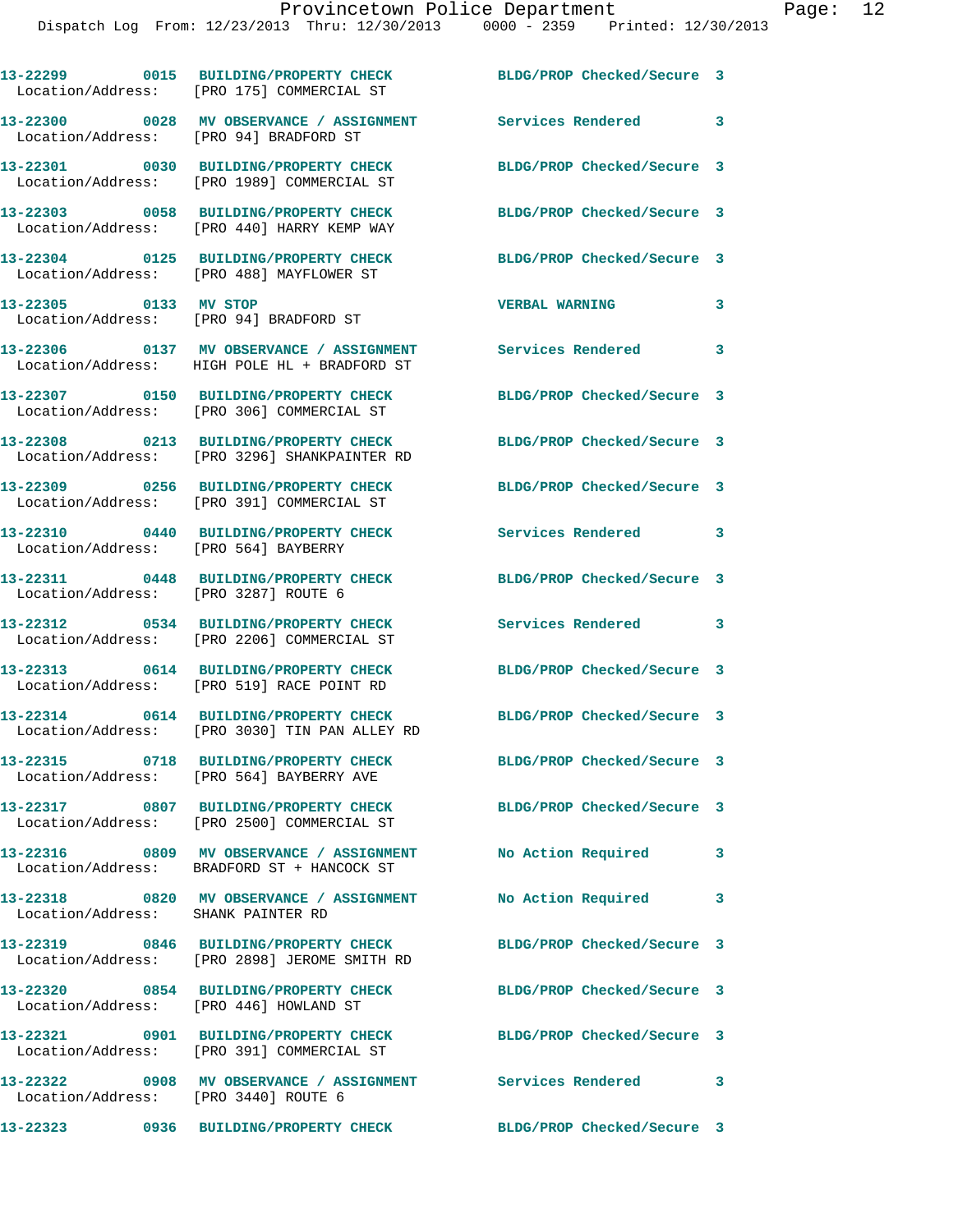|                                    |                                                                                                                 | Provincetown Police Department<br>Dispatch Log From: 12/23/2013 Thru: 12/30/2013 0000 - 2359 Printed: 12/30/2013 | Page: 13 |  |
|------------------------------------|-----------------------------------------------------------------------------------------------------------------|------------------------------------------------------------------------------------------------------------------|----------|--|
|                                    | Location/Address: [PRO 2490] PROVINCELANDS RD                                                                   |                                                                                                                  |          |  |
|                                    | 13-22324 1013 PARK, WALK & TALK<br>Location/Address: STANDISH AVE + COMMERCIAL ST                               | No Action Required 2                                                                                             |          |  |
|                                    | 13-22325 1018 LOBBY TRAFFIC<br>Location/Address: [PRO 542] SHANK PAINTER RD                                     | Services Rendered 2                                                                                              | 5        |  |
|                                    | 13-22326 1106 BUILDING/PROPERTY CHECK BLDG/PROP Checked/Secure 3<br>Location/Address: [PRO 2483] COMMERCIAL ST  |                                                                                                                  |          |  |
|                                    | 13-22327 1130 BUILDING/PROPERTY CHECK BLDG/PROP Checked/Secure 3<br>Location/Address: [PRO 175] COMMERCIAL ST   |                                                                                                                  |          |  |
|                                    | 13-22328 1146 MV OBSERVANCE / ASSIGNMENT Citation/Warning Issued 3<br>Location/Address: BRADFORD ST + CENTER ST |                                                                                                                  |          |  |
| 13-22329 1207 MV STOP              | Location/Address: BRADFORD ST + HIGH POLE HILL                                                                  | <b>VERBAL WARNING</b><br>3                                                                                       |          |  |
| 13-22330 1222 MV STOP              | Location/Address: BRADFORD ST + HIGH POLE HILL                                                                  | <b>VERBAL WARNING</b><br>3                                                                                       |          |  |
|                                    | 13-22331 1234 LOST FOLD UP WALLET<br>Location/Address: [PRO 542] SHANK PAINTER RD                               | Services Rendered 3                                                                                              |          |  |
| 13-22332 1237 MV STOP              | Location/Address: [PRO 537] SHANK PAINTER RD                                                                    | <b>VERBAL WARNING</b><br>3                                                                                       |          |  |
|                                    | 13-22333 1254 BUILDING/PROPERTY CHECK BLDG/PROP Checked/Secure 3<br>Location/Address: [PRO 518] RACE POINT RD   |                                                                                                                  |          |  |
|                                    | 13-22334 1309 BUILDING/PROPERTY CHECK BLDG/PROP Checked/Secure 3<br>Location/Address: [PRO 526] RYDER ST EXT    |                                                                                                                  |          |  |
| 13-22335 1313 MV STOP              | Location/Address: BRADFORD ST + WEBSTER PL                                                                      | <b>VERBAL WARNING</b><br>3                                                                                       |          |  |
| Location/Address: CONWELL ST       | 13-22336 1329 ASSIST CITIZEN                                                                                    | Services Rendered<br>3                                                                                           |          |  |
|                                    | 13-22337 1345 BUILDING/PROPERTY CHECK BLDG/PROP Checked/Secure 3<br>Location/Address: [PRO 105] COMMERCIAL ST   |                                                                                                                  |          |  |
| Location/Address: [PRO 2] ALDEN ST | 13-22338 1411 BUILDING/PROPERTY CHECK BLDG/PROP Checked/Secure 3                                                |                                                                                                                  |          |  |
| <b>13-22339 1412 GENERAL INFO</b>  |                                                                                                                 | Services Rendered 3                                                                                              |          |  |
| 13-22340 1433 MV STOP              | Location/Address: [PRO 3296] SHANK PAINTER RD                                                                   | <b>VERBAL WARNING</b><br>3                                                                                       |          |  |
|                                    | 13-22341 1437 MV ACCIDENT/MINOR<br>Location/Address: [PRO 3296] SHANK PAINTER RD                                | Services Rendered<br>-1                                                                                          |          |  |
| 13-22342 1544 MV COMPLAINT         | Location/Address: CENTER ST + COMMERCIAL ST                                                                     | Citation/Warning Issued 2                                                                                        |          |  |
|                                    | 13-22343 1622 MV COMPLAINT<br>Location/Address: [PRO 132] COMMERCIAL ST                                         | Services Rendered 2                                                                                              |          |  |
| 13-22344 1628 COMPLAINT            | Location/Address: [PRO 1905] BRADFORD ST                                                                        | Peace Restored <b>Seap</b><br>3                                                                                  |          |  |
|                                    | 13-22345 2026 BUILDING/PROPERTY CHECK<br>Location/Address: [PRO 175] COMMERCIAL ST                              | BLDG/PROP Checked/Secure 3                                                                                       |          |  |
|                                    | 13-22346 2045 ALARM - FIRE<br>Location/Address: [PRO 106] COMMERCIAL ST                                         | False Alarm<br>$\mathbf{1}$                                                                                      |          |  |
|                                    | 13-22347 2125 BUILDING/PROPERTY CHECK BLDG/PROP Checked/Secure 3                                                |                                                                                                                  |          |  |
|                                    |                                                                                                                 |                                                                                                                  |          |  |